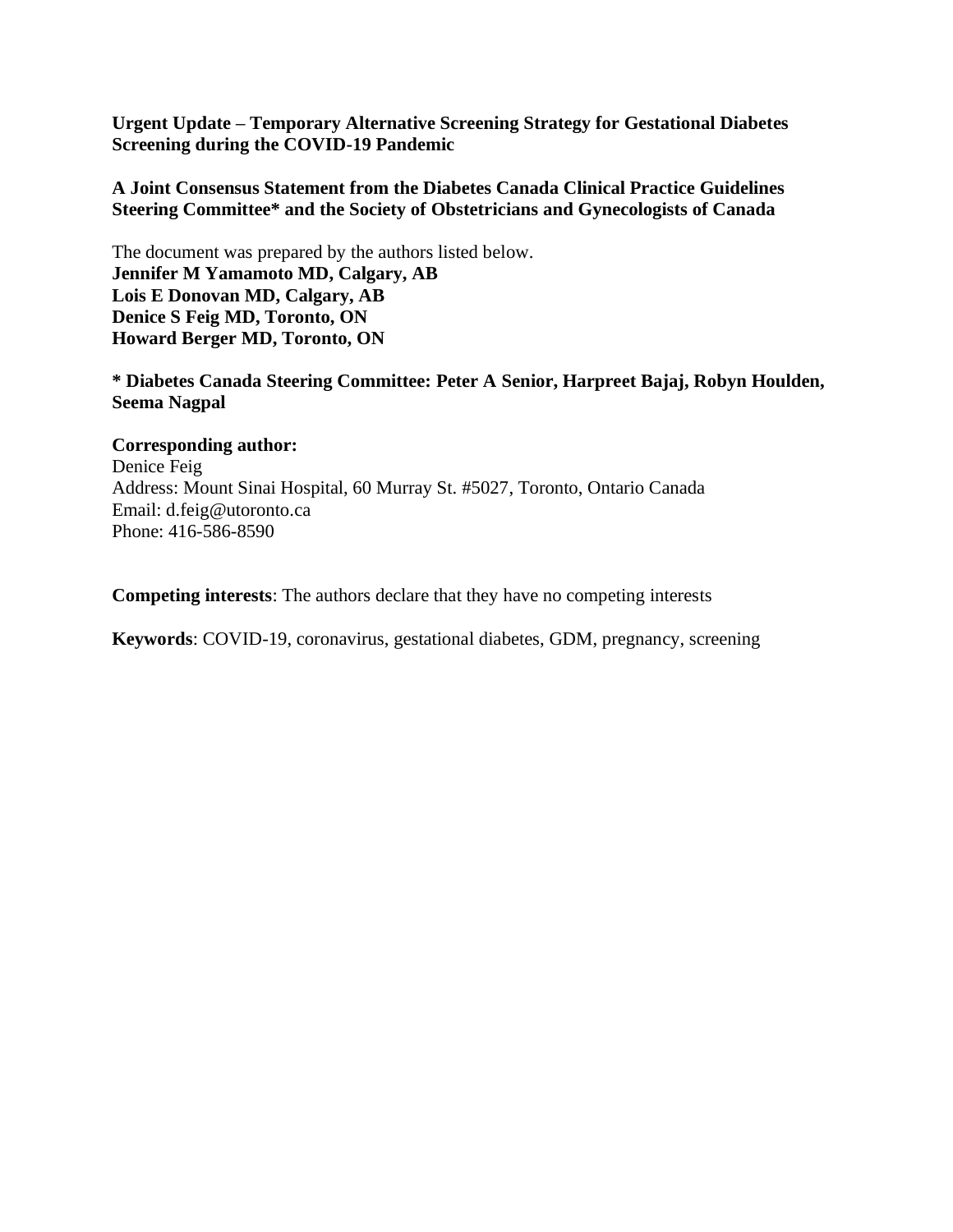## **Changes in Practice**

- 1. We present updated, temporary recommendations for gestational diabetes (GDM) screening options during the coronavirus disease 2019 (COVID-19) pandemic.
- 2. After the COVID-19 pandemic is over, screening should revert to the previous guidelines outlined in the 2018 Diabetes Canada Clinical Practice Guidelines on Diabetes and pregnancy (1).

### **Key Messages**

- 1. There are no changes to screening for overt diabetes (diabetes present before conception) in early pregnancy. This can be done in high-risk women with a hemoglobin A1c (A1c) or fasting plasma glucose if an A1c is unreliable.
- 2. This update suggests an option for GDM screening using an A1c and random plasma glucose. The use of this option should be based on each institution's clinical capacity and/or an individual's willingness to undergo screening during COVID-19.
- 3. We continue to reinforce the importance of healthy lifestyle for all women throughout pregnancy (see resources below).
- 4. Postpartum screening for maternal dysglycemia should be deferred until after the COVID-19 pandemic is over. We do not recommend bringing women to an in-person healthcare appointment solely for an oral glucose tolerance test (OGTT) postpartum.
- 5. Whenever possible and using clinical judgement, clinicians should use telehealth devices (video or phone calls) to care for patients in order to reduce potential COVID-19 exposure to women and healthcare providers.

### **Introduction**

The COVID-19 pandemic has already had a profound effect on both pregnant women and our interprofessional diabetes and pregnancy teams. Given this, we present GDM screening options to try to minimize exposure to pregnant women and limit healthcare resource utilization while still providing quality care. The risk of exposure to COVID-19 must be weighed against the benefit of widespread glucose screening and treatment of GDM. These guideline updates are temporary in nature and designed with the goal of preventing excess maternal and fetal morbidity rather than the current approach which is much more sensitive in detecting GDM cases. Once the COVID-19 pandemic has subsided, GDM screening should revert to recommendations in the 2018 Diabetes Canada Clinical Practice Guidelines (1).

We have developed an alternate screening option which includes a provision for disruption to the OGTT, which may occur due to decrease laboratory staffing or locations, public health recommendations, or due to patient concern about COVID exposure during this test.

### **EARLY SCREENING**

We recommend no changes to screening for overt diabetes early in pregnancy. This should be done only in women who are at risk of overt diabetes. A complete list of risk factors can be found in the [2018 Diabetes Canada guidelines](https://www.canadianjournalofdiabetes.com/article/S1499-2671(17)30814-6/pdf) (2). The test of choice continues to be an A1c or a fasting plasma glucose if an A1c is unreliable. All women screened in early pregnancy with negative testing should be re-screened at 24-28 weeks gestation.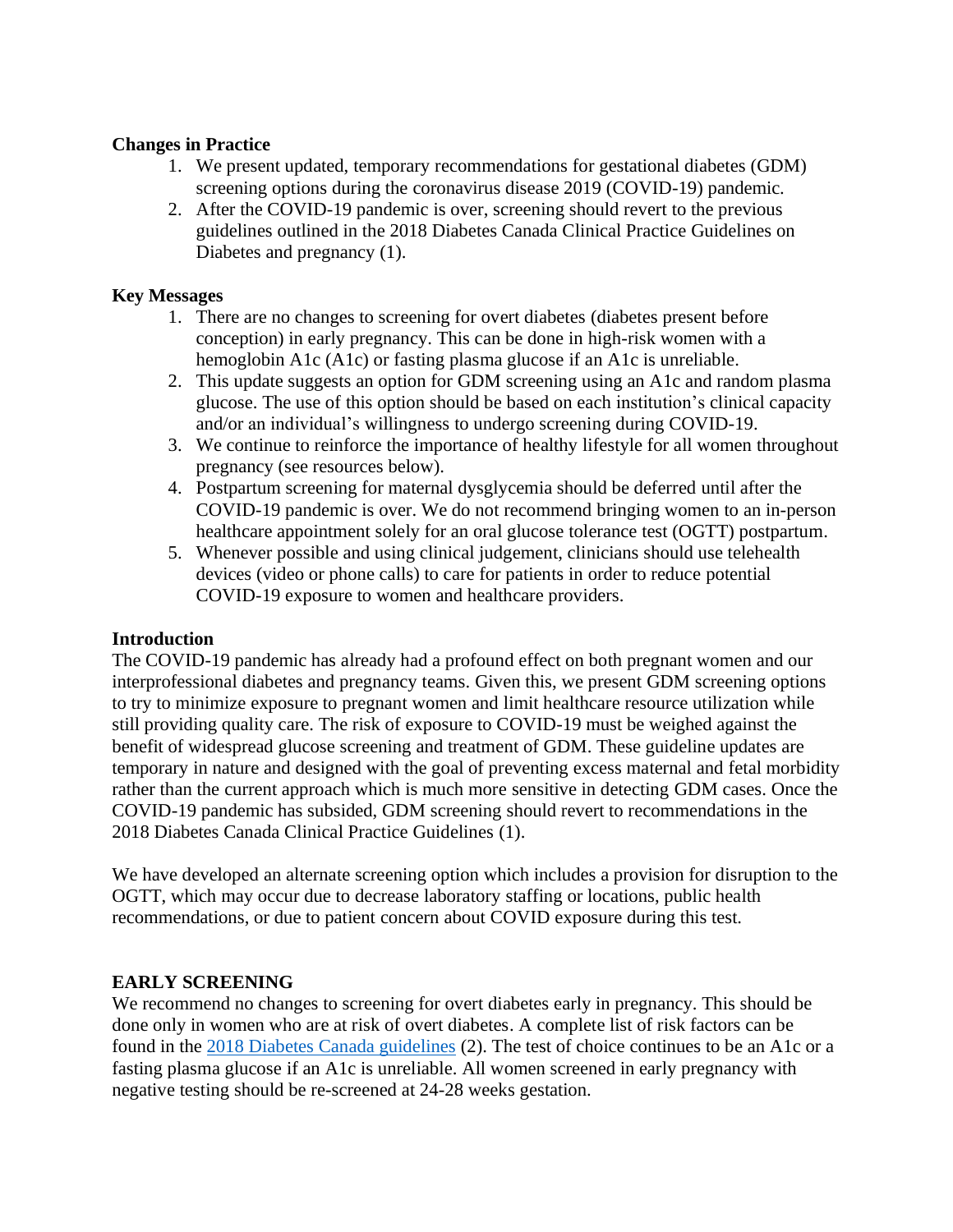## **REGULAR (24-28 WEEKS) SCREENING**

Anticipating that the COVID-19 pandemic may substantially reduce access to, capacity for, and safety of attending for laboratory testing in different regions at different times, we recommend an **alternative screening strategy for GDM** outside 2018 Diabetes Canada Clinical Practice Guidelines (1). We recommend that the decision to shift to using this **alternative screening strategy** be made at an institutional (or district / regional level, as applicable) rather than by individual clinicians.

*Current GDM screening, as per 2018 CPG (1) may continue if there are only minimal disruptions to capacity for lab testing or treatment of GDM.* 

• *These recommend screening all pregnant women without pre-existing diabetes using a 50 g glucose challenge followed by a 75 g OGTT in those with a 1-hour glucose of 7.8-11.0 mmol/L (1).* 

*This ALTERNATIVE SCREENING STRATEGY should be used if the COVID-19 pandemic causes severe disruptions to laboratory testing and treatment, and/or patient refusal.:*

- *All pregnant women without pre-existing diabetes will be SCREENED WITH AN A1c & NON-FASTING, RANDOM PLASMA GLUCOSE*
- *Women with an A1c of < 5.7% and a random plasma glucose < 11.1 mmol/L require no further testing or treatment.*
- Those with an A1c of  $\geq$  5.7% or a random plasma glucose of  $\geq$  11.1 *mmol/L are identified as having GDM and should be referred to the interprofessional diabetes and pregnancy healthcare team.*

#### Rationale:

Of all the available screening tests, we chose an A1c and a random plasma glucose as they are easy, widely accessible, do not require fasting, and require minimal laboratory resources compared to other screening tests. Non-fasting labwork provides flexibility for women to attend for testing and may reduce the burden on laboratories, while potentially increasing the sensitivity of the glucose test.

We recognize that this alternative screening option will miss many women with GDM as an A1c of  $\geq$ 5.7% has high specificity (96% [95% confidence interval 86, 99%]) but low sensitivity (25%) [95% confidence interval 10, 49%]) (3). This strategy is aimed at identifying only the highest risk women. A random plasma glucose of  $\geq 11.1$  mmol/l was chosen by consensus in order to avoid missing a woman with quite elevated glucose levels but in whom an A1c is unreliable (for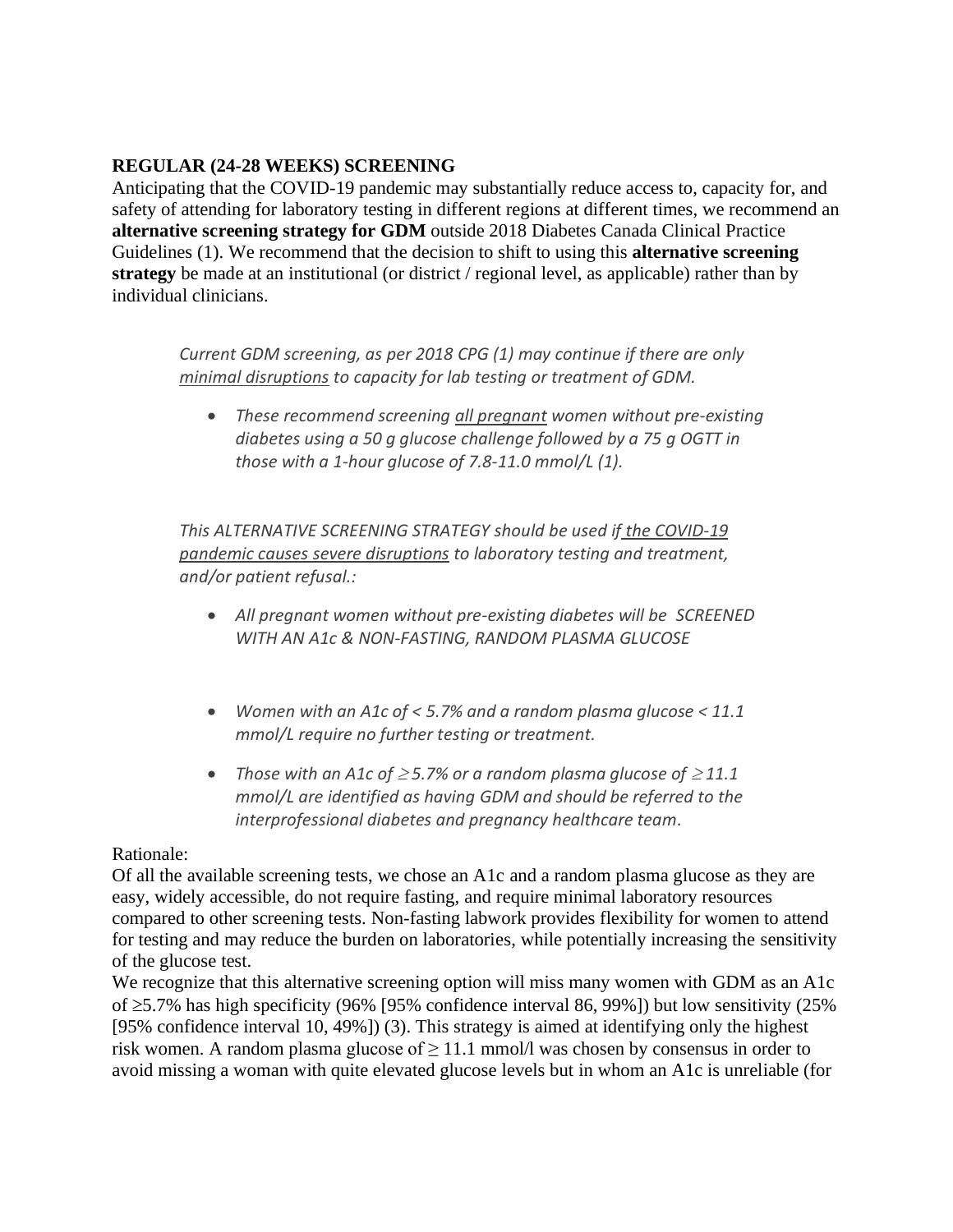example because of a hemoglobinopathy) (4). Testing can be repeated if previously negative at any time if there is a high clinical suspicion of diabetes. The alternative screening strategy is displayed in Figure 1.



**Figure 1**: ALTERNATIVE SCREENING STRATEGY: Severe disruption to service, suspension of dynamic glucose testing, or patient refusal.

\*This is a non-fasting random glucose.

## **POSTPARTUM SCREENING FOR TYPE 2 DIABETES**

Postpartum screening for maternal dysglycemia should be deferred until after the COVID-19 pandemic has ended. We do not recommend bringing women back solely for an OGTT.

## **VIRTUAL MANAGEMENT OF WOMEN WITH GESTATIONAL DIABETES**

We suggest that, whenever possible and using clinical judgement, clinicians use telehealth devices (video or phone calls) to care for individuals in order to reduce exposure to women and healthcare providers. This can include initial and follow-up visits. When in-person visits are conducted as part of routine obstetric care, every effort should be made to share key clinical data (eg weight, blood pressure) obtained with subspecialty teams including the interprofessional diabetes and pregnancy teams.

Clinicians may find it helpful to prepare for virtual visits by asking individuals to email blood glucose testing records in prior to the visit and uploading these on their clinical platform when available. Interprofessional diabetes and pregnancy teams can also consider the use of video conference platforms to host virtual GDM classes and teach insulin injections.

### Resources:

Diabetes Canada and SOGC websites have helpful online resources:

- [www.diabetes.ca](http://www.diabetes.ca/)
- [https://sogc.org](https://sogc.org/)

Information regarding healthy lifestyle can be found here:

• [https://www.pregnancyinfo.ca/your-pregnancy/healthy-pregnancy/healthy-eating/.](https://www.pregnancyinfo.ca/your-pregnancy/healthy-pregnancy/healthy-eating/)

Additional resources for patients and providers: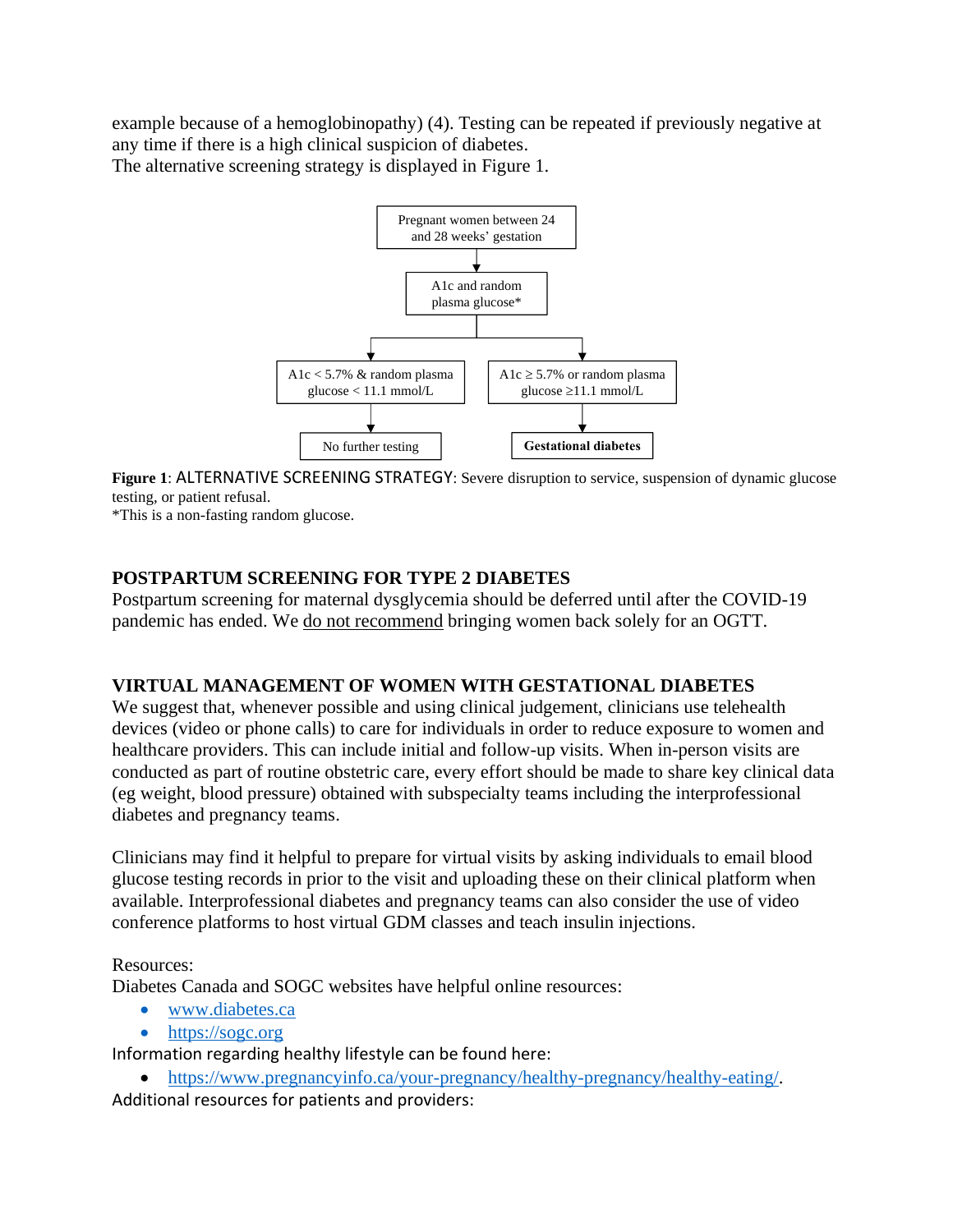• [www.diabetes-pregnancy.ca](http://www.diabetes-pregnancy.ca/)